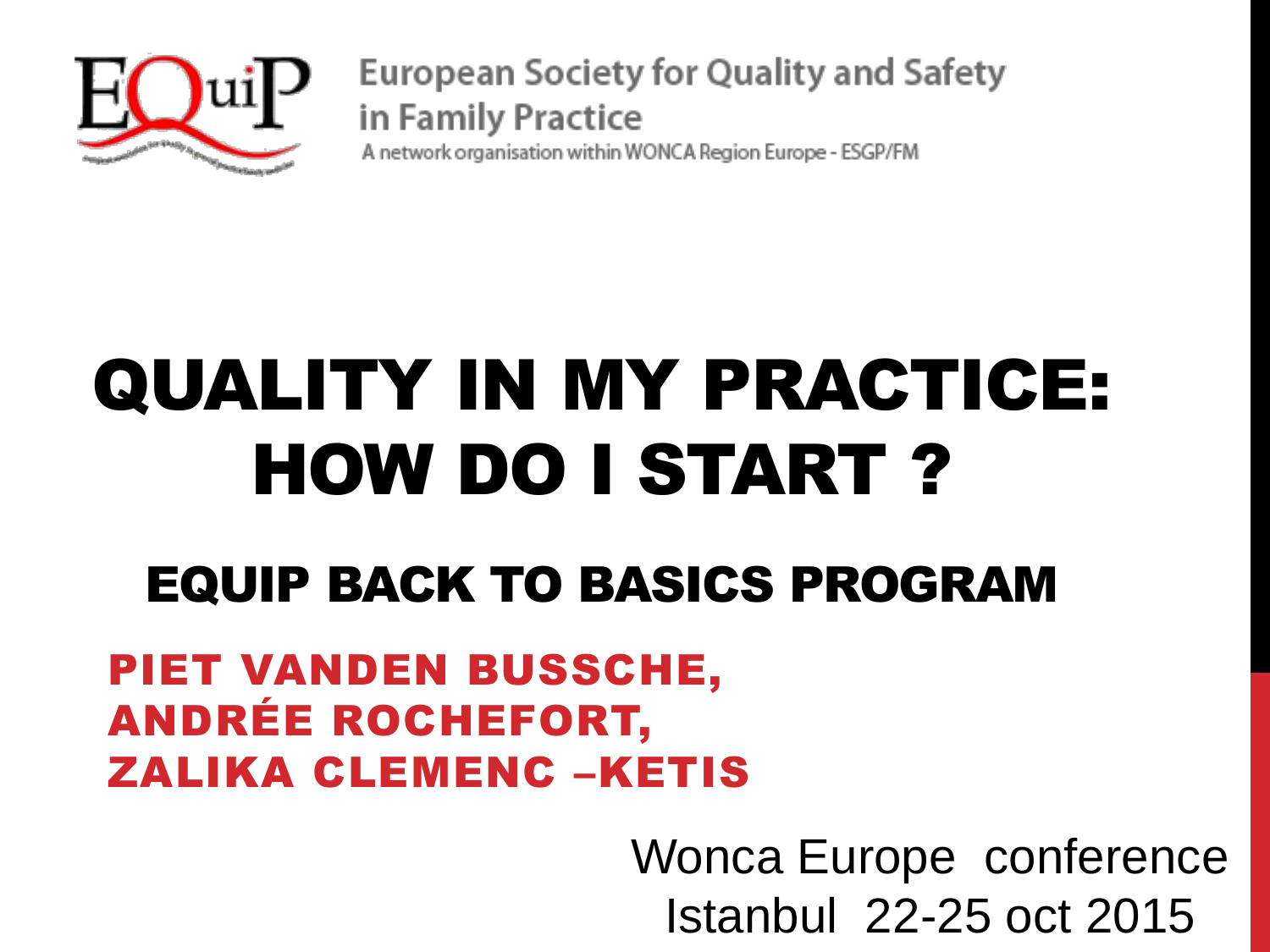

#### WHO IS WHO?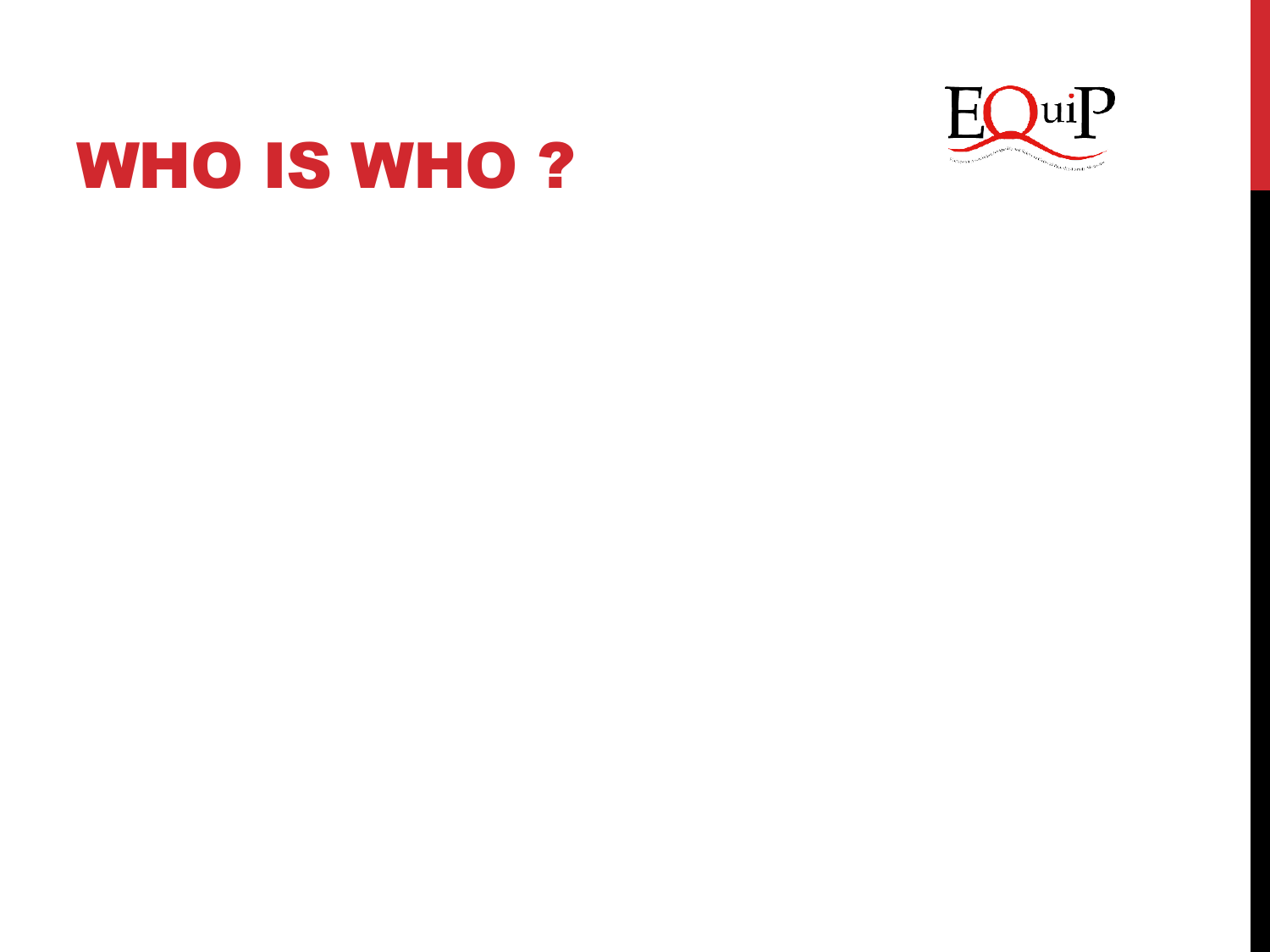#### PROGRAM OF THE WORKSHOP



**What is Quality?** 

**How do I start in my practice/organization?**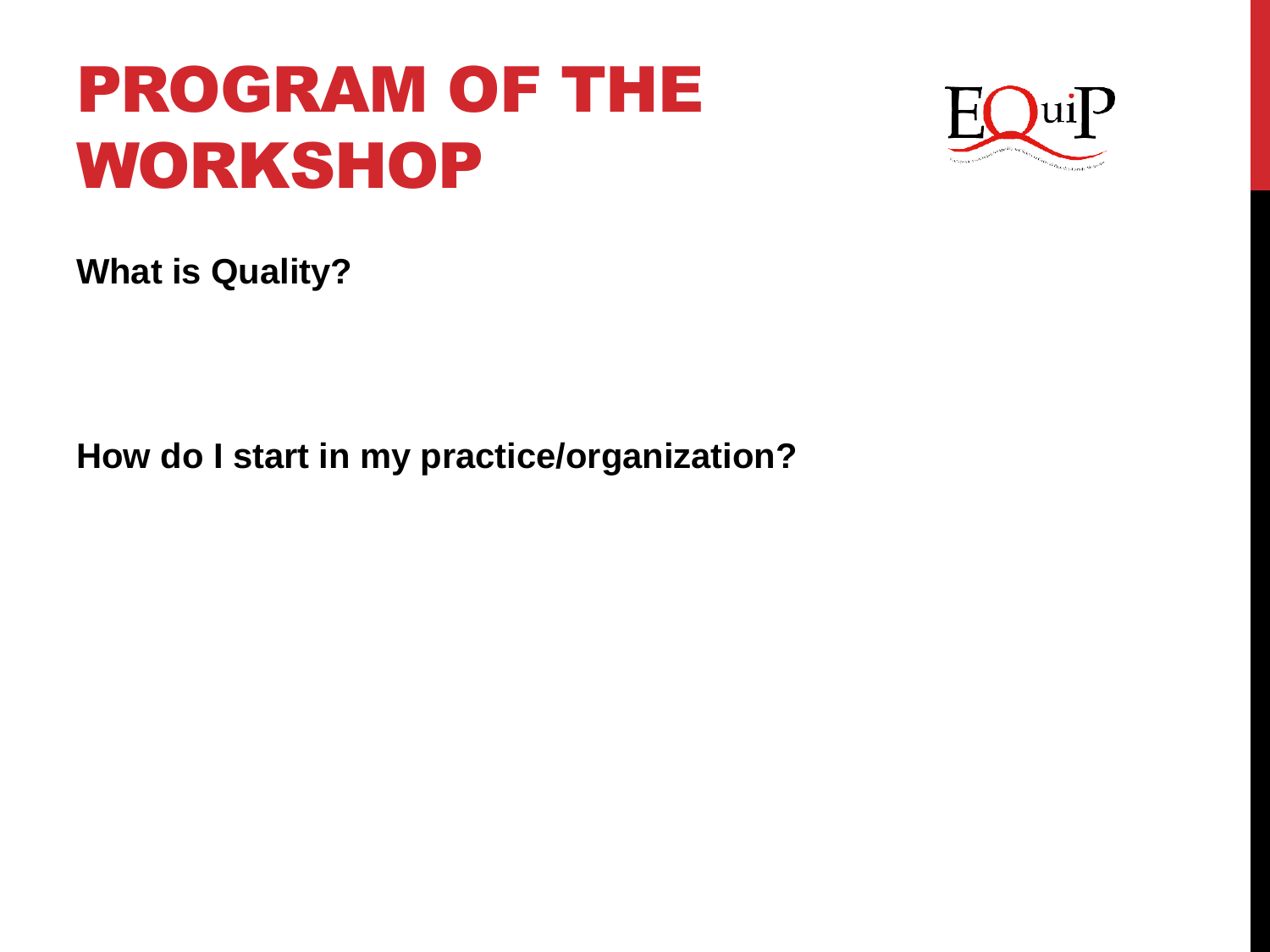### WHAT IS QUALITY?



**What is Quality in General Practice for you ?** 

**What is important for you as a doctor, as a patient, as a primary care worker?**

**Brain storm session with nominal group technique**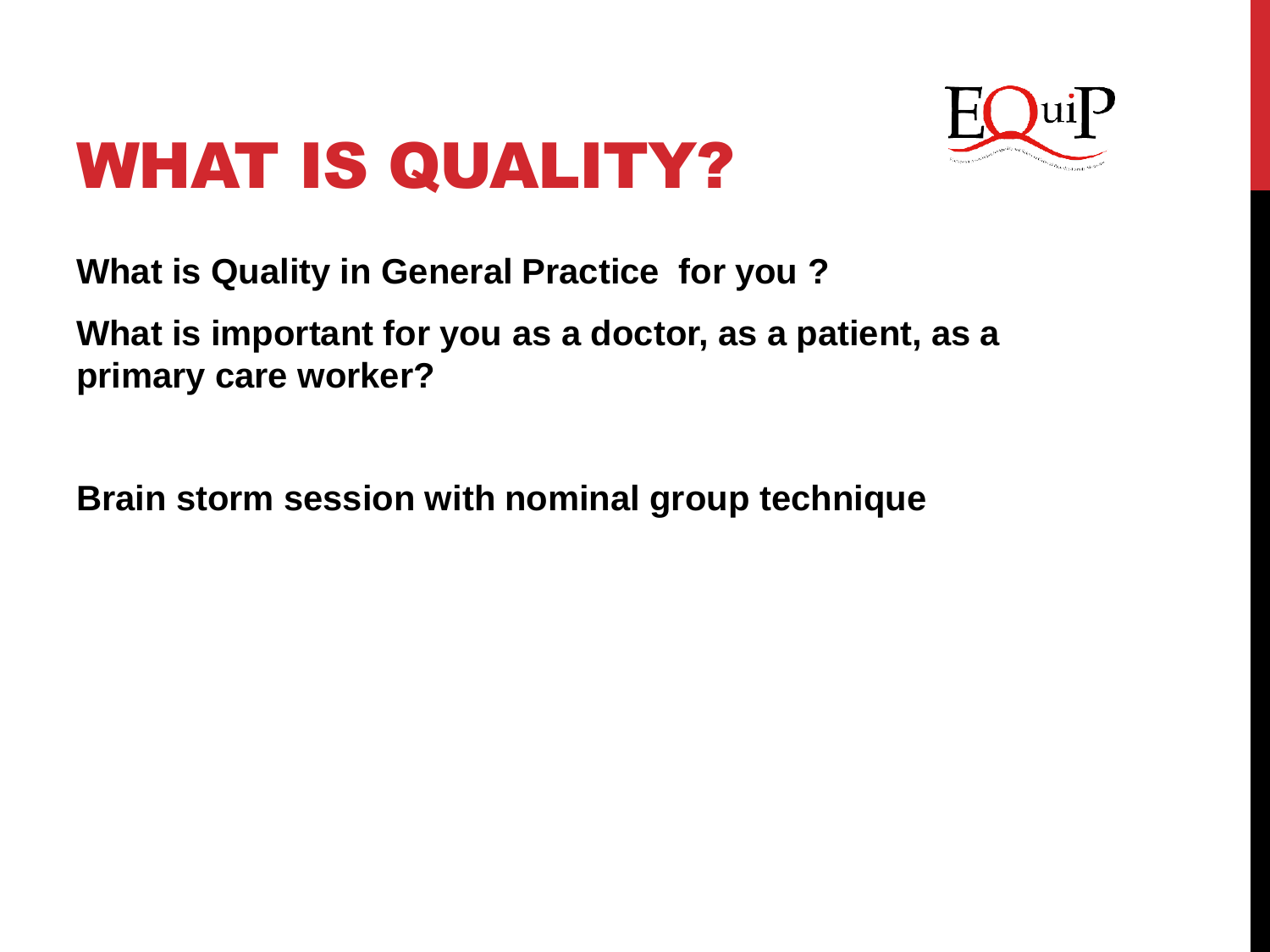

•Crossing the quality chasm

<http://www.youtube.com/watch?v=5vOxunpnIsQ>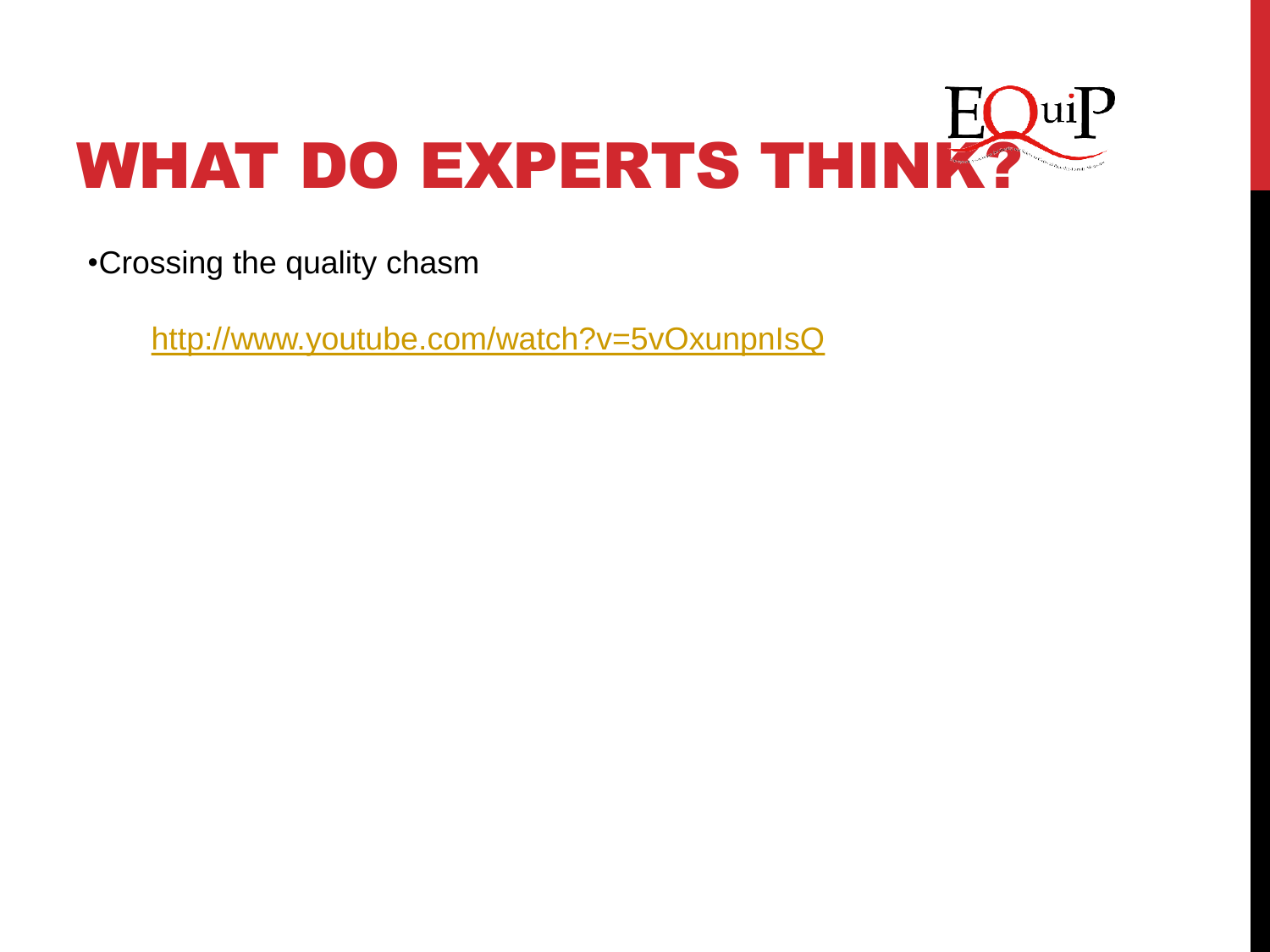#### CROSSING THE QUALITY CHASM  $uiP$ IOM MARCH 2001

#### **Six aims for improvement**

- Safe
- Effective
- Patient centered
- Timely
- Efficient
- Equitable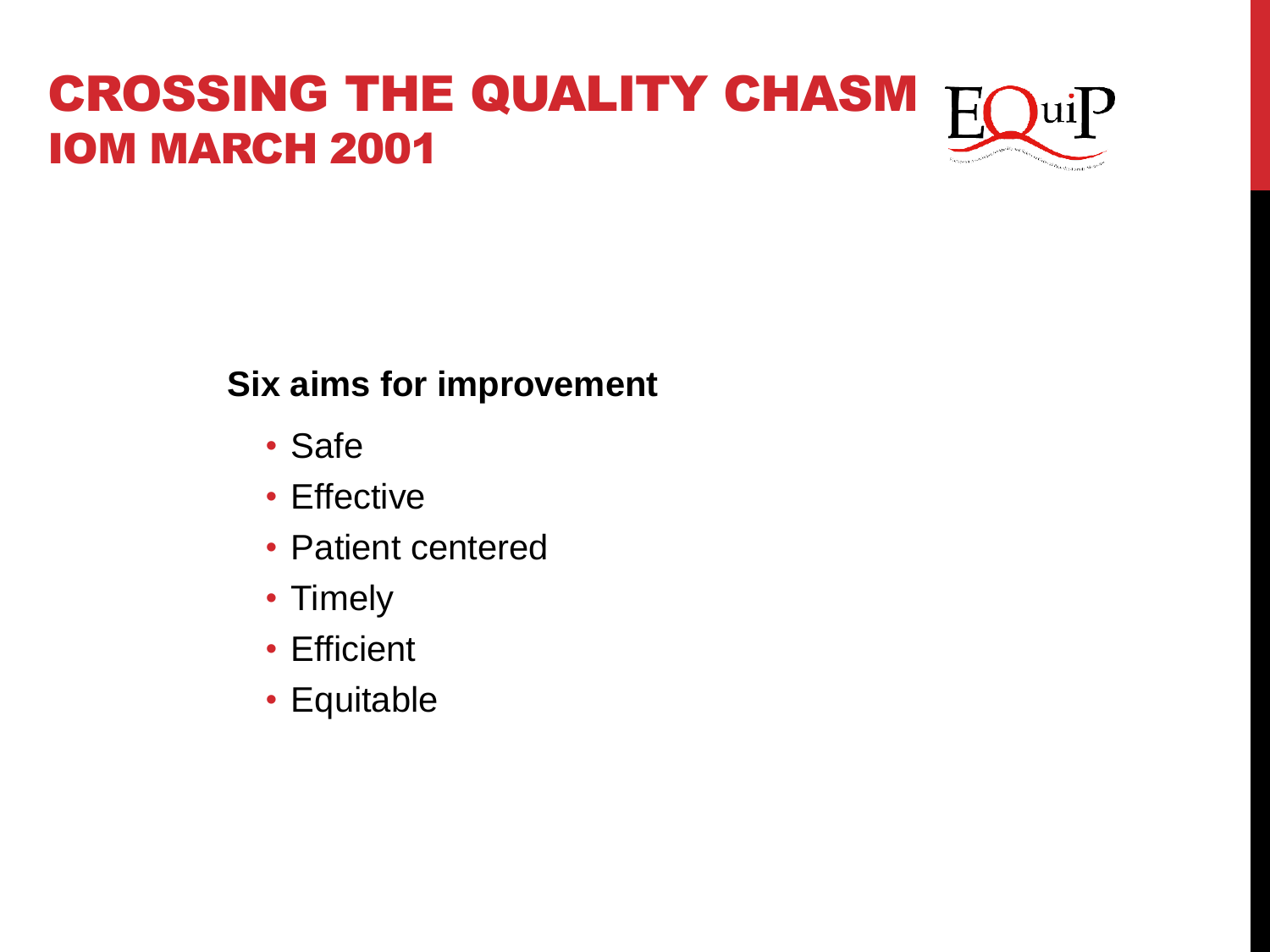#### HOW CAN YOU ASSURE YOUR QUALITY?



•**Learn to organize your practice systematically.**

•**Learn from what went wrong**

•**Work together with others and listen to them**

•**Make a plan, and work according to the plan**

•**……….**

**Providing the right care (according to scientific knowledge, patient centered, empathic,…) to individual patients is no doubt the first task for a doctor (and we are all very well trained to do so)**

**But there is a second one: organizing the circumstances to enable you and your staf to realize this in a maximum way**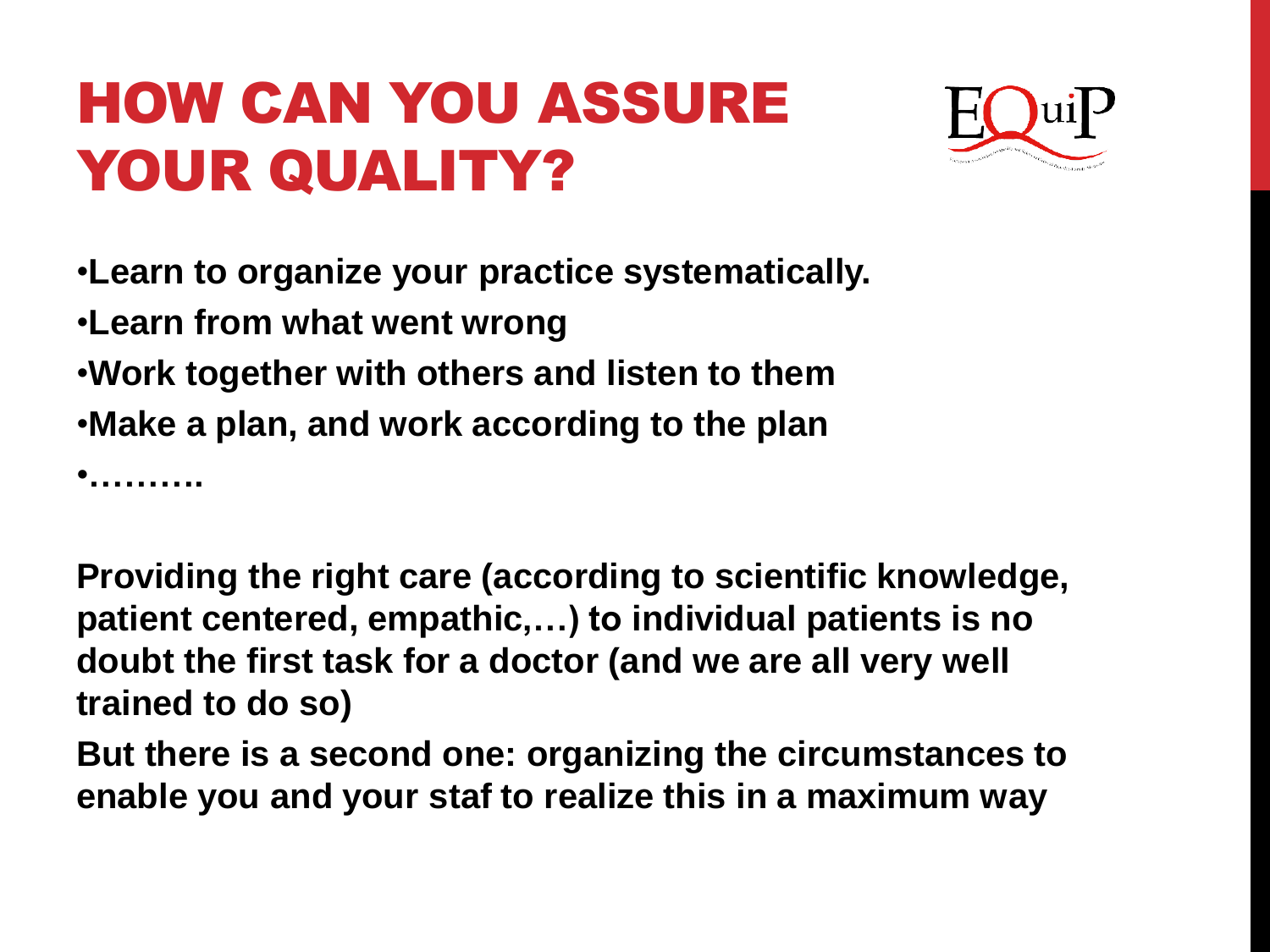#### ARE THERE PROBLEMS WITH QUALITY IN YOUR PRACTICE/ HEALTH SYSTEM?



**Where do you see problems with quality in your situation ?**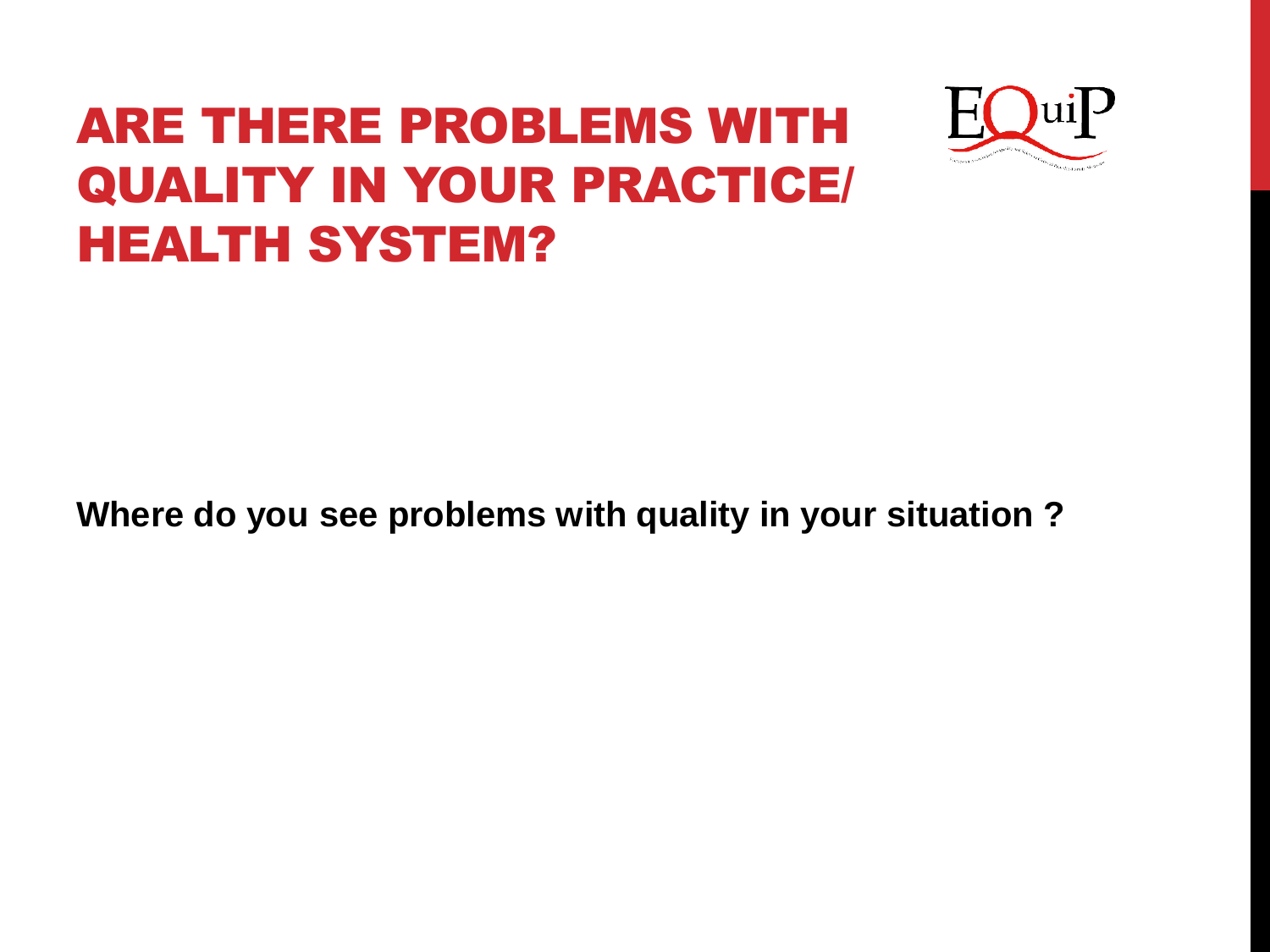

## HOW DO WE START ?

**Personal stories?** 

**How did you do it in your practice? Was it succesfull or not?**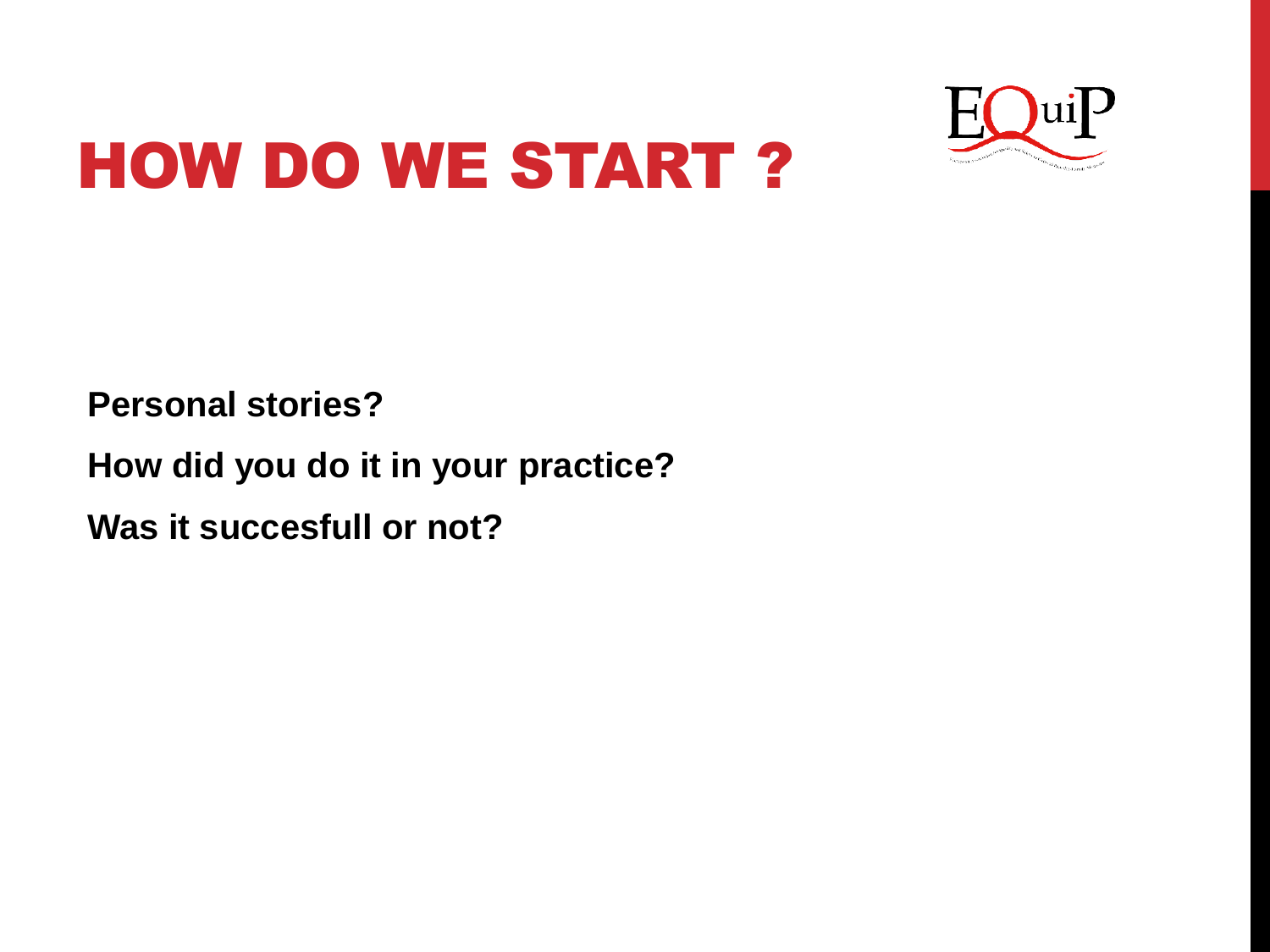

#### TIPS FOR STARTERS

- 
- 
- 
- 
- 
- - - -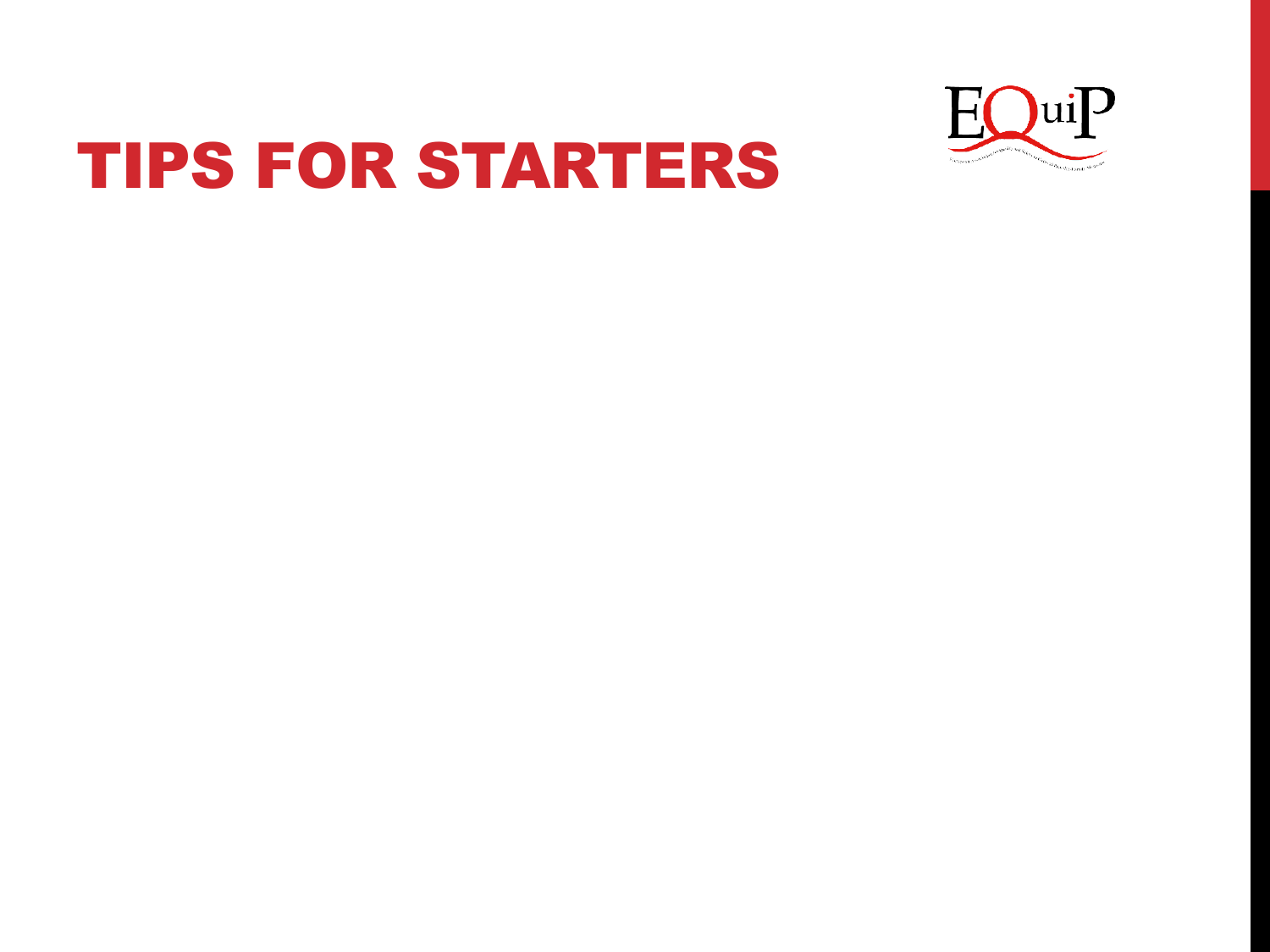### START SMALL AND SIMPLE



**Data- measurement (Internal, external) Critical incident reporting Video taping a consultation Training of students**

**….**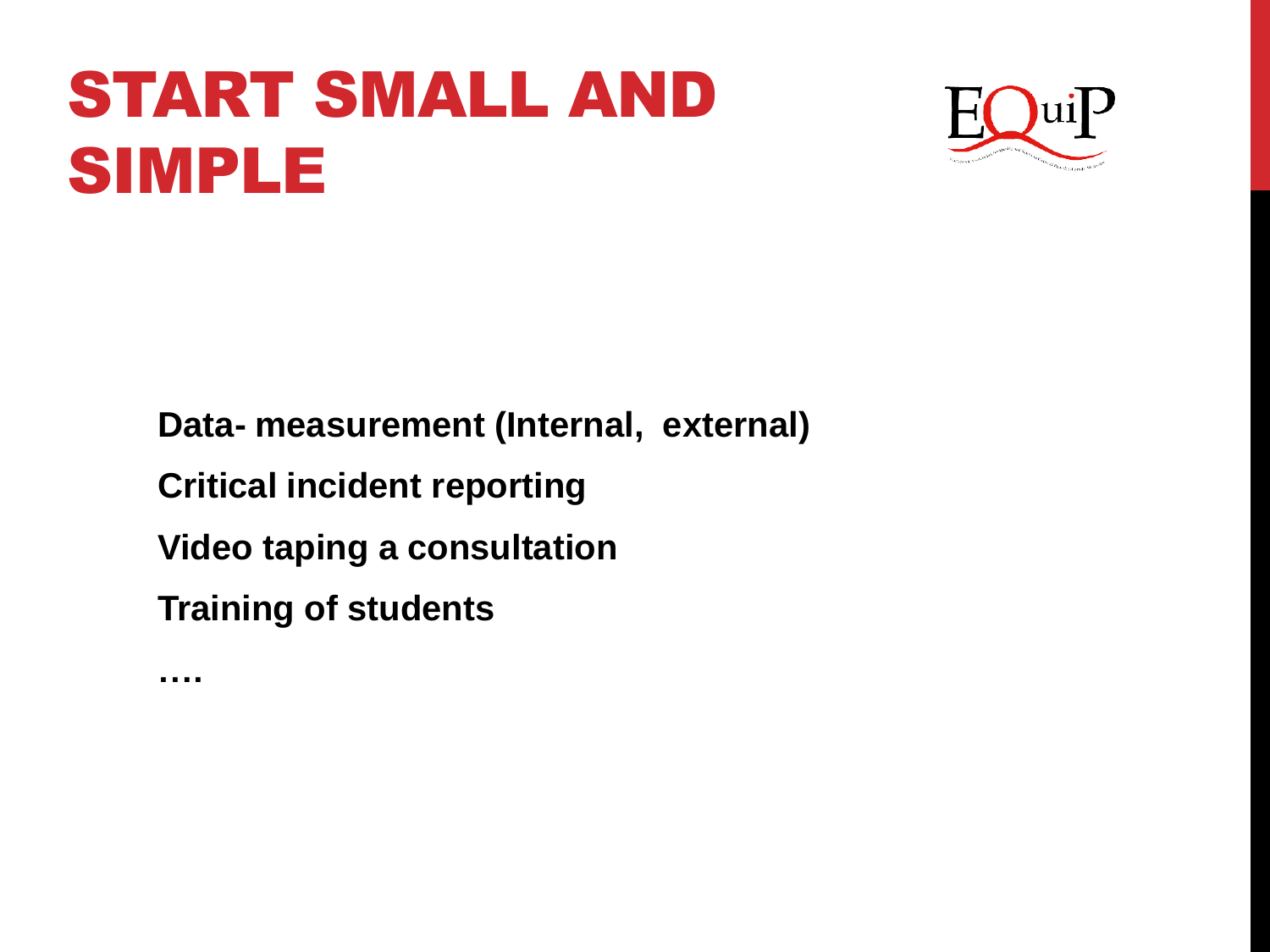

# Self reflection :

**in writing : practice report**

**In a group : more powerfull, systematically**

**(leadership)**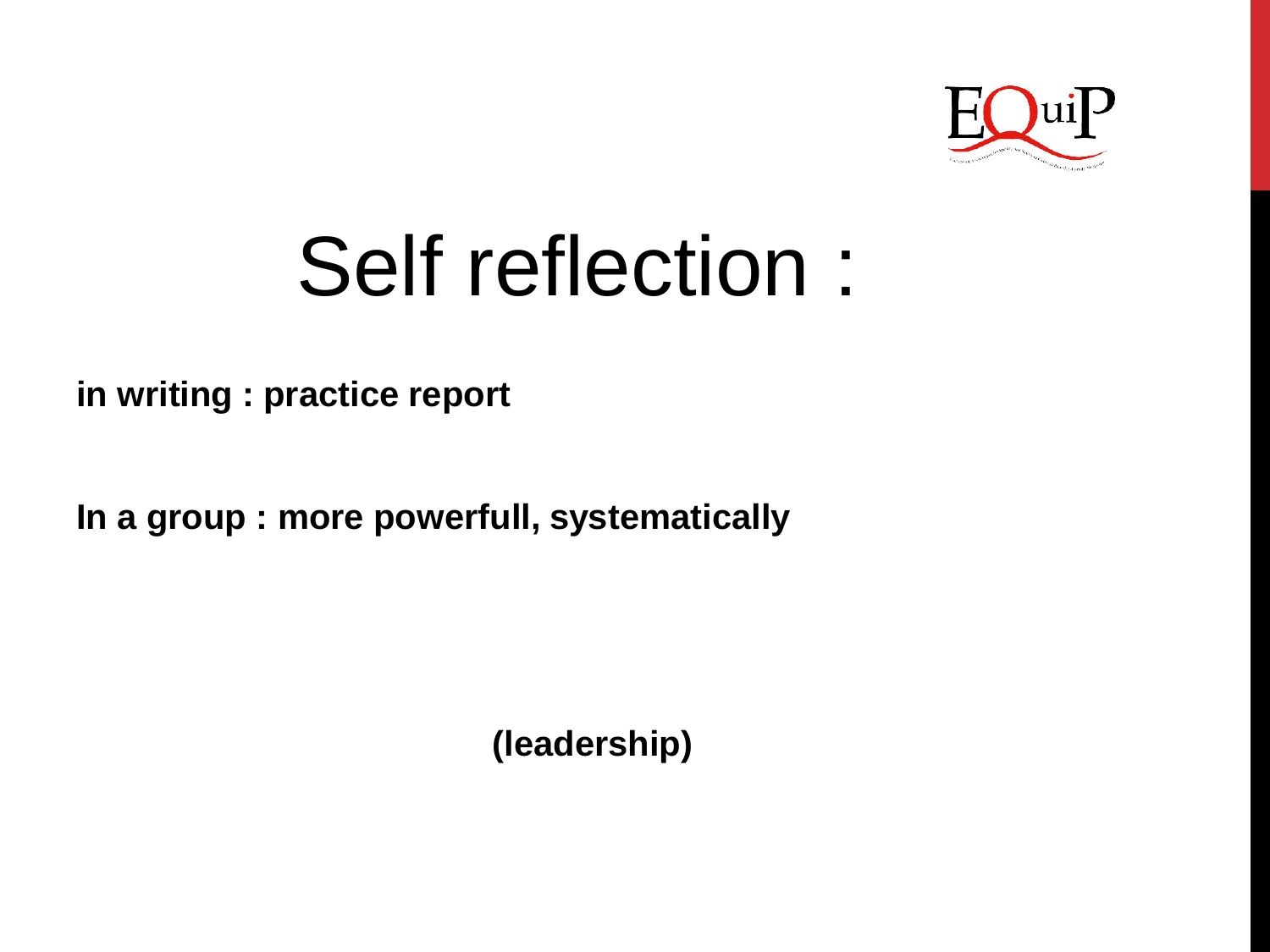## OR START SYSTEMATICALLY (1)



**Exploring Vision**

**Defining Mission statement**

**Outline priorities**

**Define goals** 

**Plan how to reach them and evaluate permanently**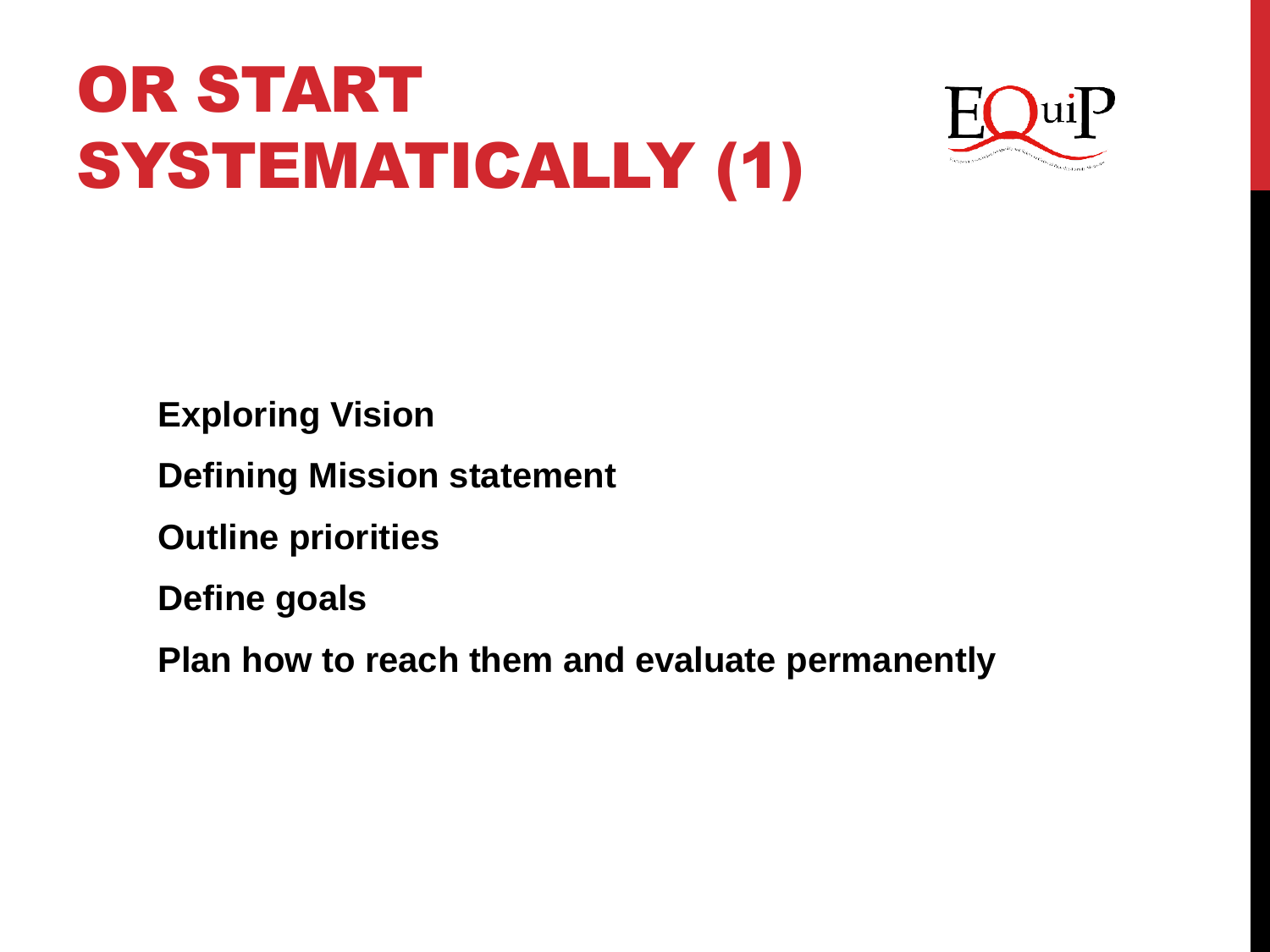## START SYSTEMATICALLY (2)



#### **Organize a practice visit by an external auditor**

- Maturity matrix
- European Practice assessment

**Participate in national accreditation programs**

**Don't forget to act when getting the results/feedback**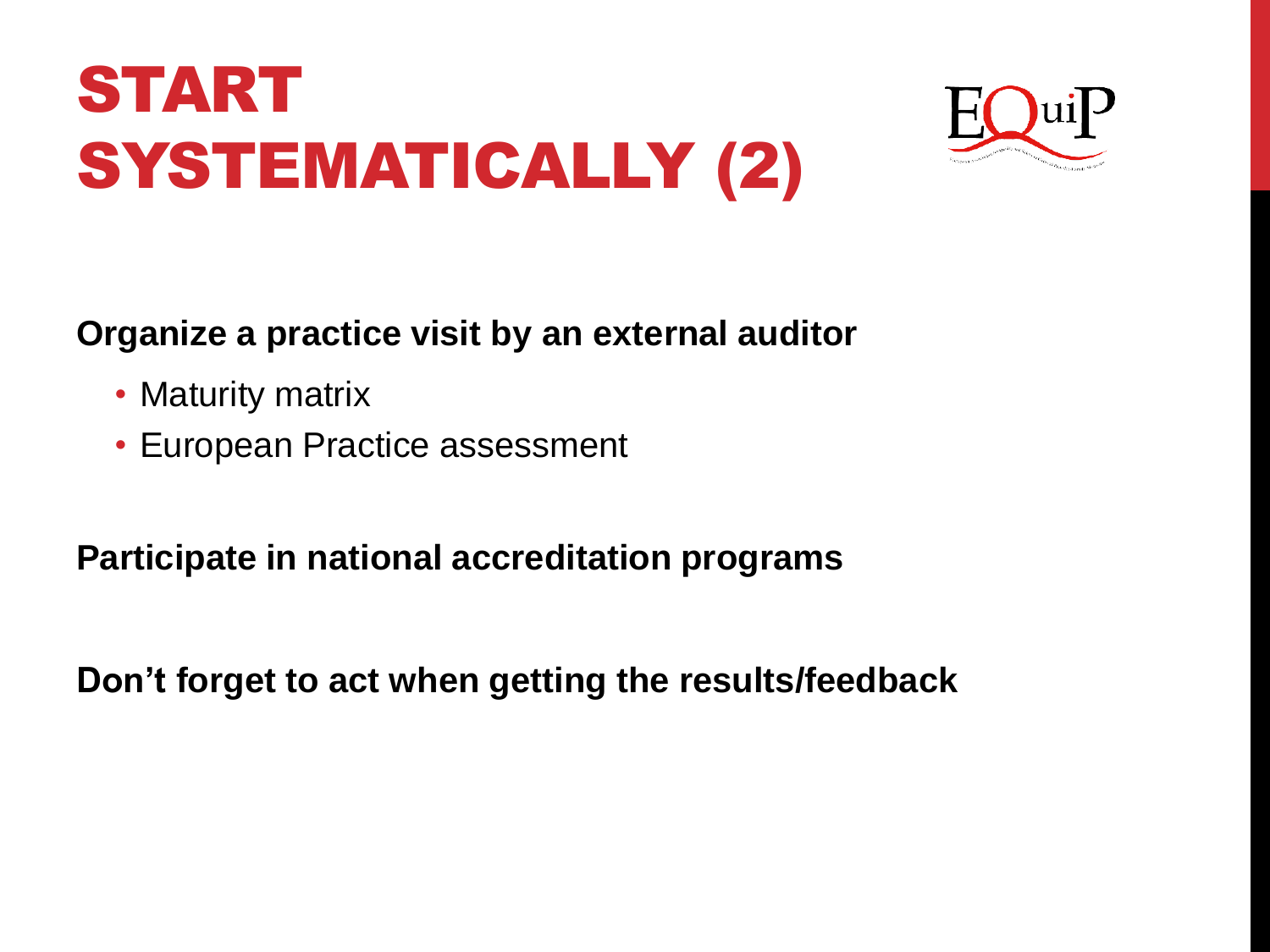



**Europep**

**The golden box** 

**Patient group**

**Complaints and remarks**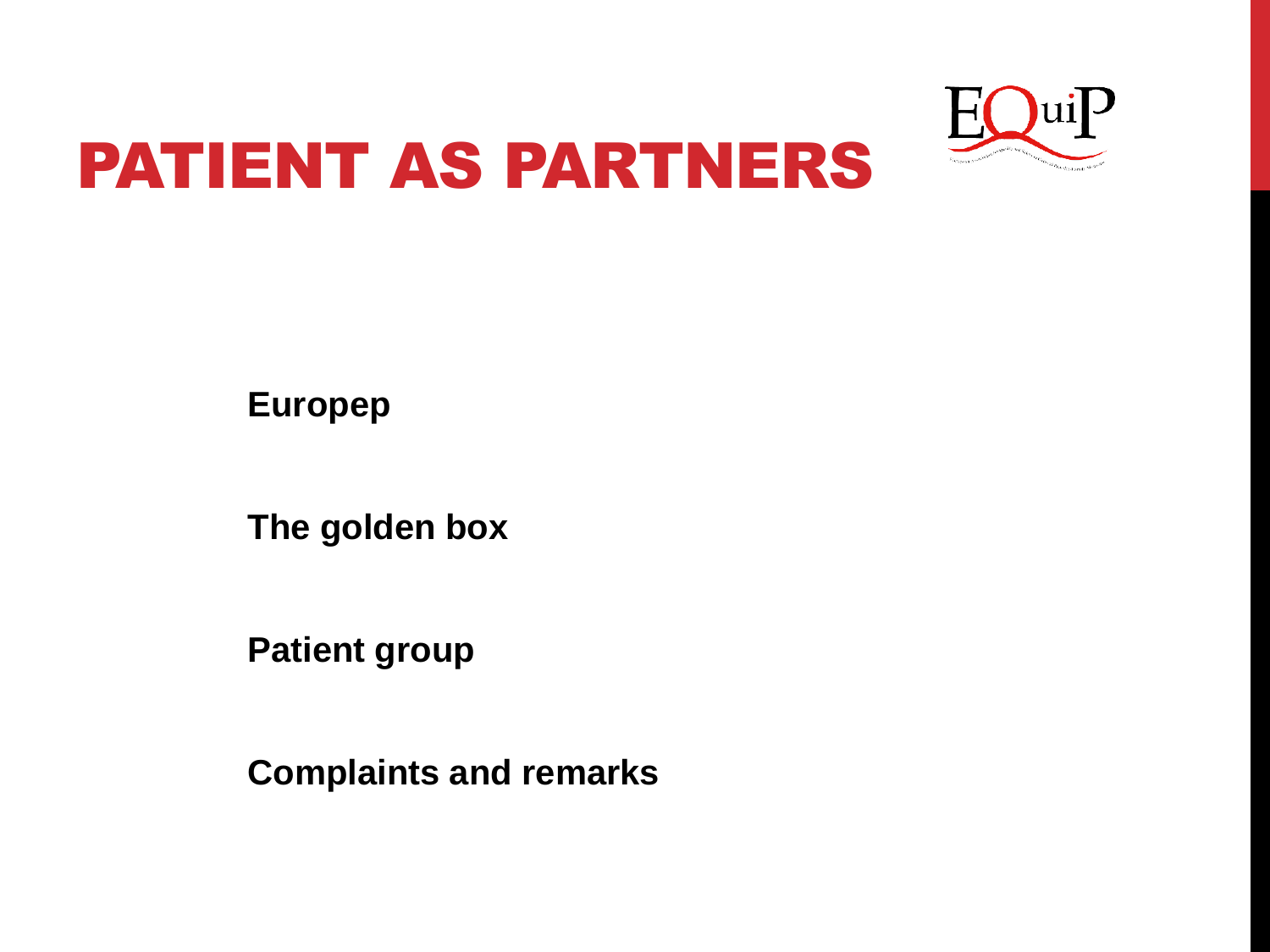### STARTING UP PROJECTS





**PDCA for dummies**

**http://equip.ch/files/77/pdca\_for\_dummies.pdf**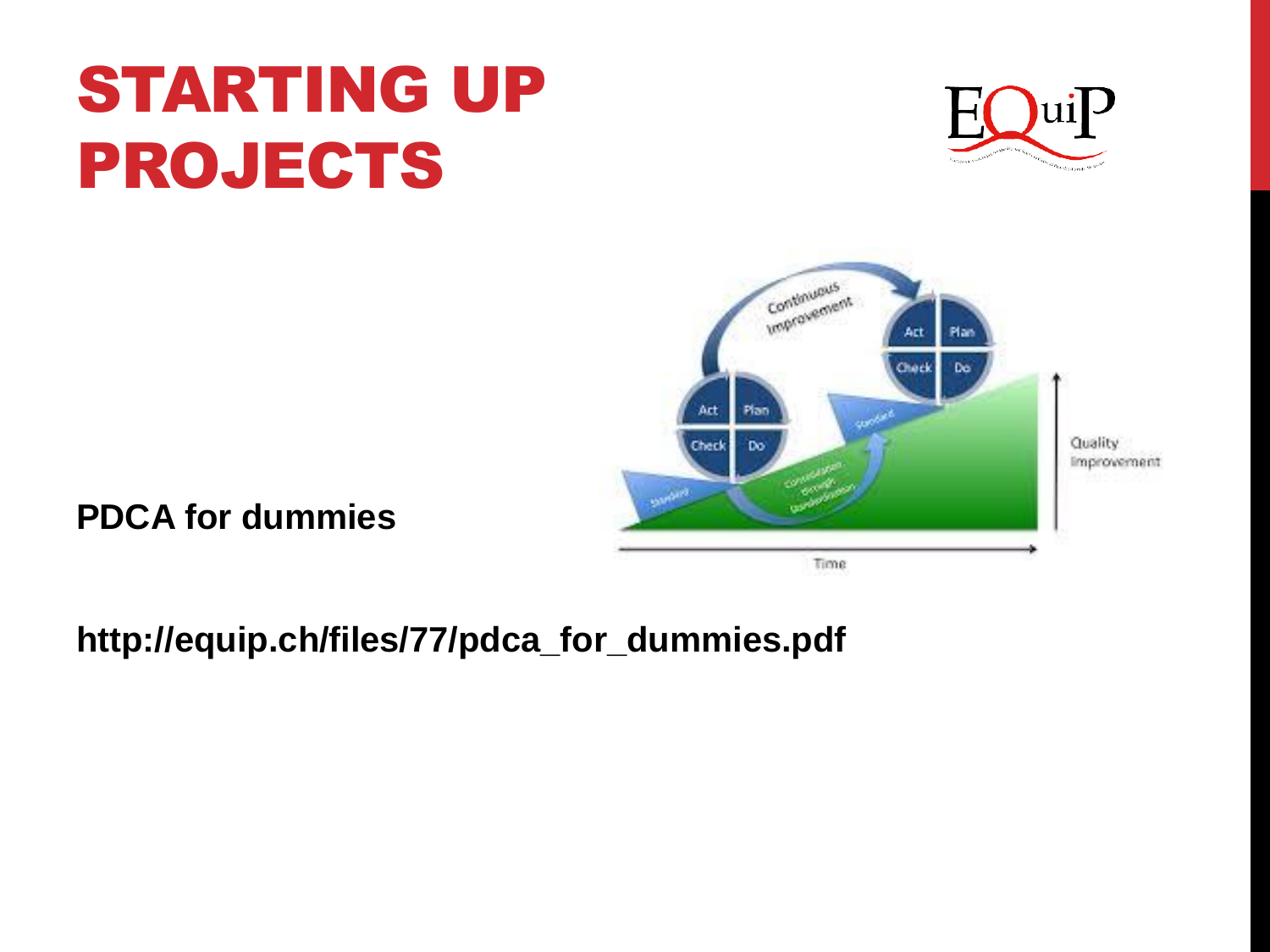# IMPORTANT CONDITIONS

**Have a leader**

**Make sure the whole group participates**

**Set up regular meetings with the staff**

**Give these meetings high priority**

**Make sure to make time for reflection in the meetings**

**Identify stakeholders and communicate with them**

**Learn and read about Quality management and take interactive training in/experiment with quality techniques**

**Realize Quick Wins**

**Define clear goals** 

**Start to measure**

**Make Quality visible**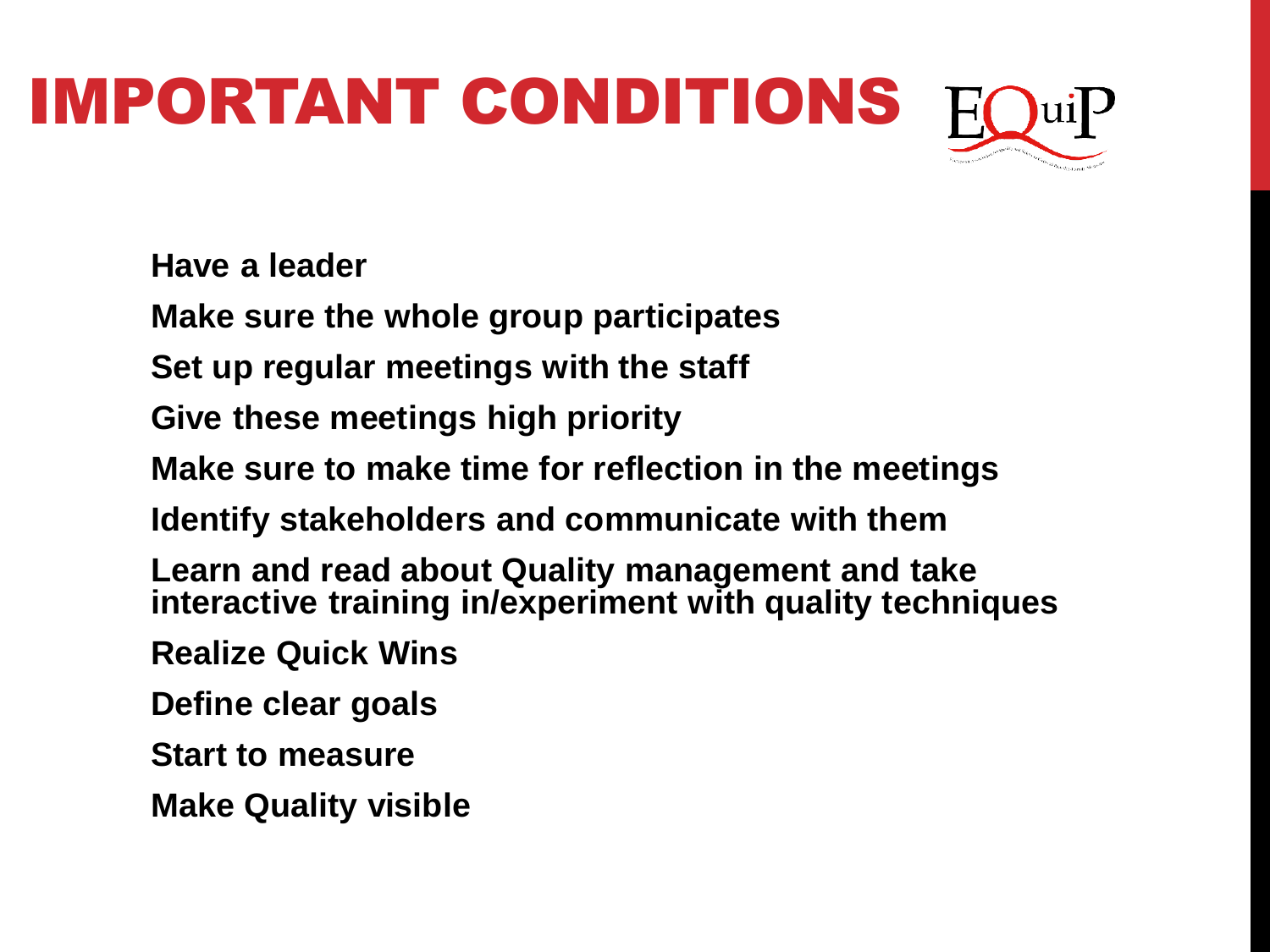### LEADERSHIP OF DOCTORS



**You have an important role, other members of the team expect you to take the lead. Projects in health care can only succeed when doctors participate**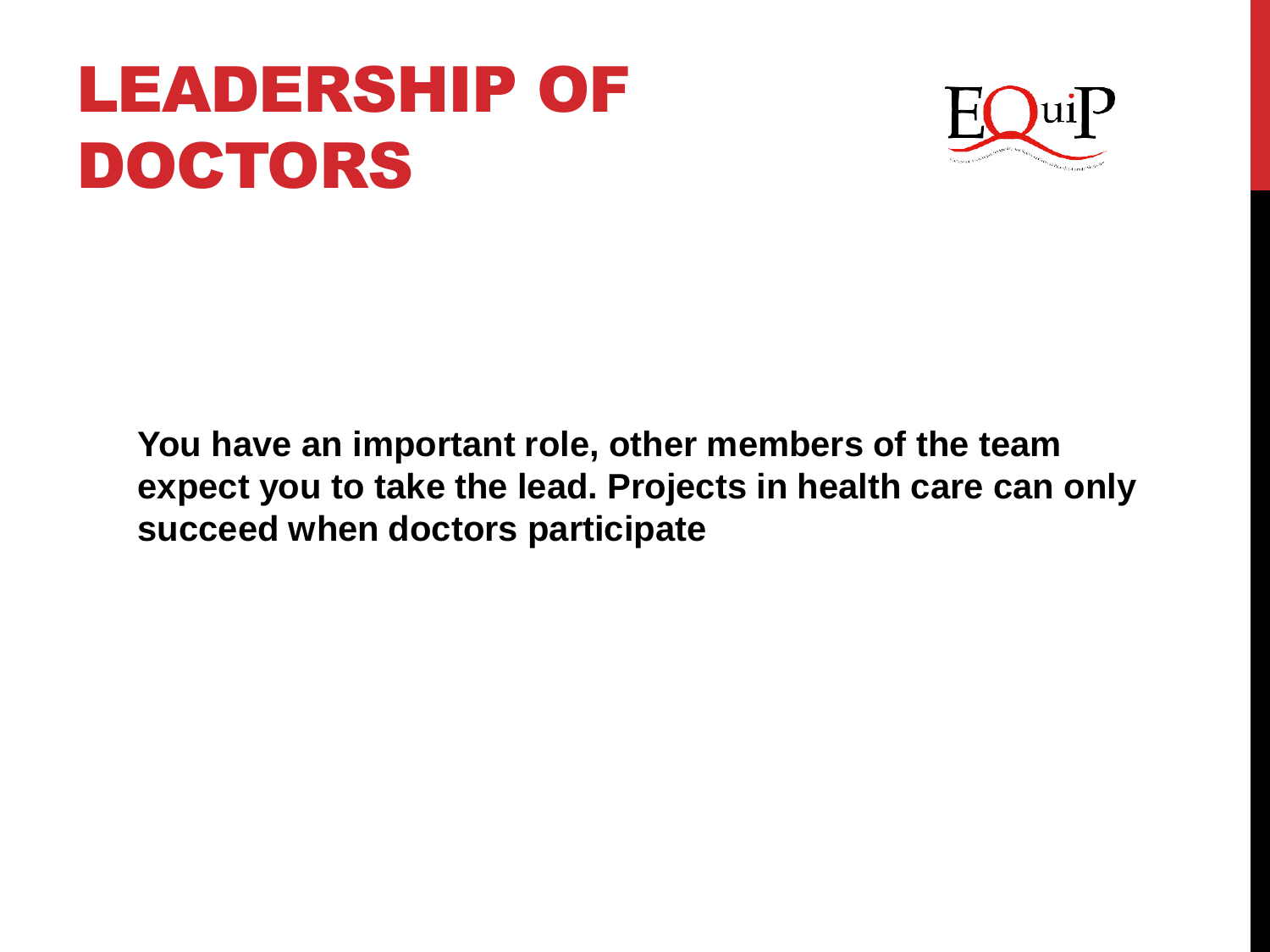

### FOCUS AS A LEADER

- Be open for change
- Stimulate your team(members) to reflect about the system they work in and opportunities for improvement
- Take the lead to change for improvement:
	- **Be very specific on the improvement and focus on concrete** targets
	- **Participate in management of Quality in your work system**
	- Preserve the link with daily work in the workplace